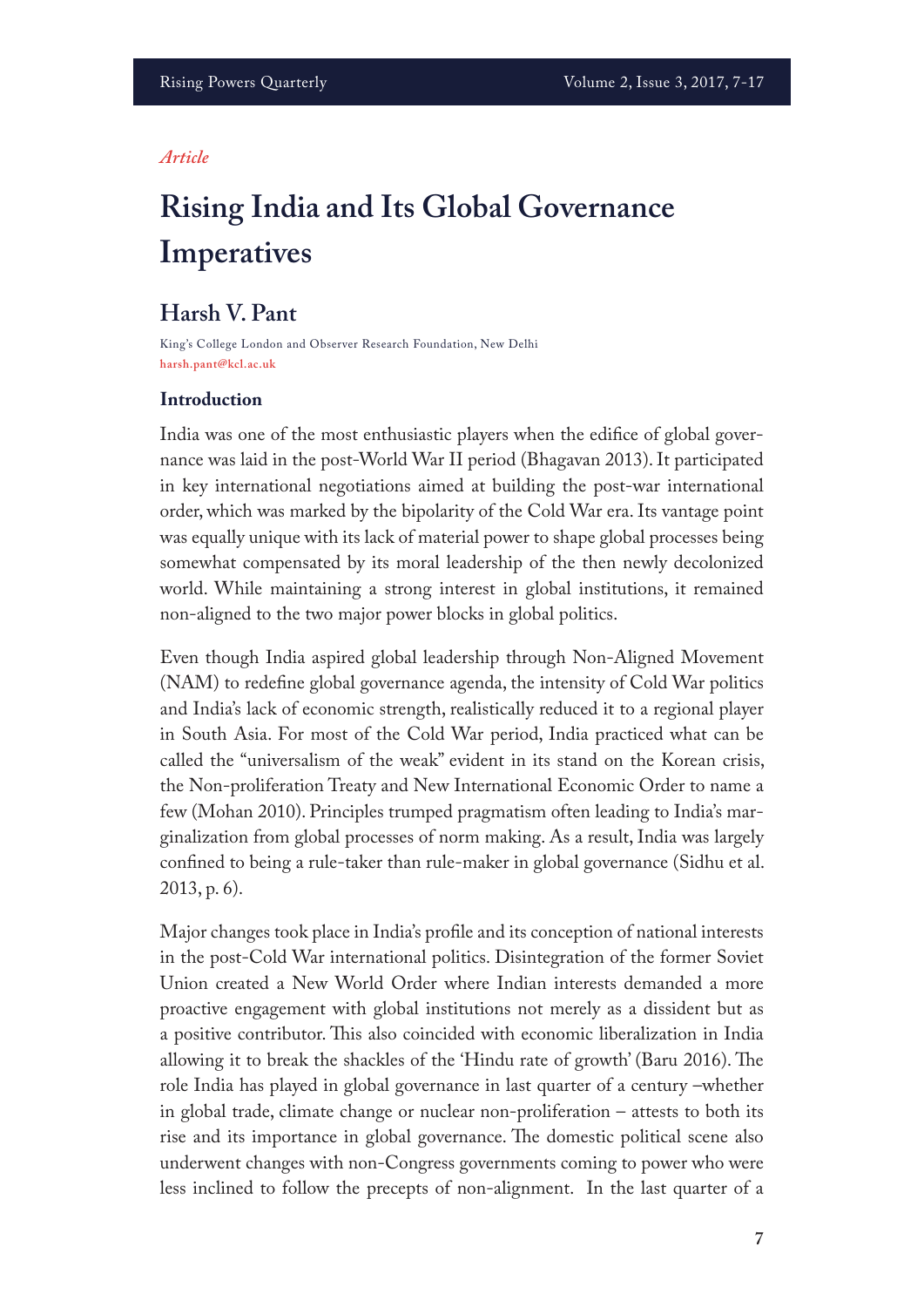century, India has slowly but surely embraced the liberal global order much more emphatically than ever in its history (Mukherji 2014). India's resurgence in the post-Cold War period can largely be attributed to the liberal economic order. The liberal security order on the other hand has welcomed its rise largely because India's democratic credentials gel well with the liberal principles. Not without reason, unlike China, India's rise has been welcomed by the liberal world. This does not however translate into complete abandonment of its past practices. The vestiges of India's resistance to some of the global institutions and norms continue to inform its decision-making. This friction between its principled past and its pragmatic present continues to inform contemporary global governance debates in its domestic politics and shape India's engagement with the wider world.

### **Te Current Turmoil**

If the end of the Cold War was a major infection point in India's approach to global governance, the current turmoil in international politics is another. The post-Second World War global order, to use the words of Henry Kissinger, is now in a state of 'crisis' (Goldberg 2016). The US hegemony, which was primarily responsible for the liberal global order, seems to be in decline. The rise of Chinese power has thrown a challenge to existing norms, rules and institutions which govern global politics (Kagan 2017). Global governance, just like global balance of power, is witnessing the rise of a bipolar system (Xuetong 2011). China's infuence on structures of global governance is likely to create immense problems for India's rise. This is because of two reasons. First, if the US hegemony is replaced by a Sino-centric world order, the future of global governance may look drastically diferent from where it stands as of today. Second, if the US approach to global governance at times appeared benevolent, the same cannot be said for China. Its assertiveness in Asia and beyond signals that China would use its growing infuence to the detriment of other rising powers and more so, whom she considers her strategic opponents. From India's perspective, this is already evident in the debate over the expansion of the United Nations Security Council (UNSC) and the Nuclear Suppliers Group (NSG). Lastly, the current disorder in global governance is not entirely driven by systemic factors of power transition. There is growing evidence to suggest a steady rise of internal resistance against globalization (Roach 2016). States, which earlier spearheaded globalization, are now increasingly following neo-mercantilist policies evident in the US President Donald Trump's policies and the United Kingdom's decision to get out of the European Union. The future of the liberal order is now at stake.

This poses a formidable challenge for India. New Delhi has immensely benefited from the present structures of global governance; the liberal global order has been to its advantage. While benefting from the system, it has repeatedly underlined that the current structures of global governance are not representative enough of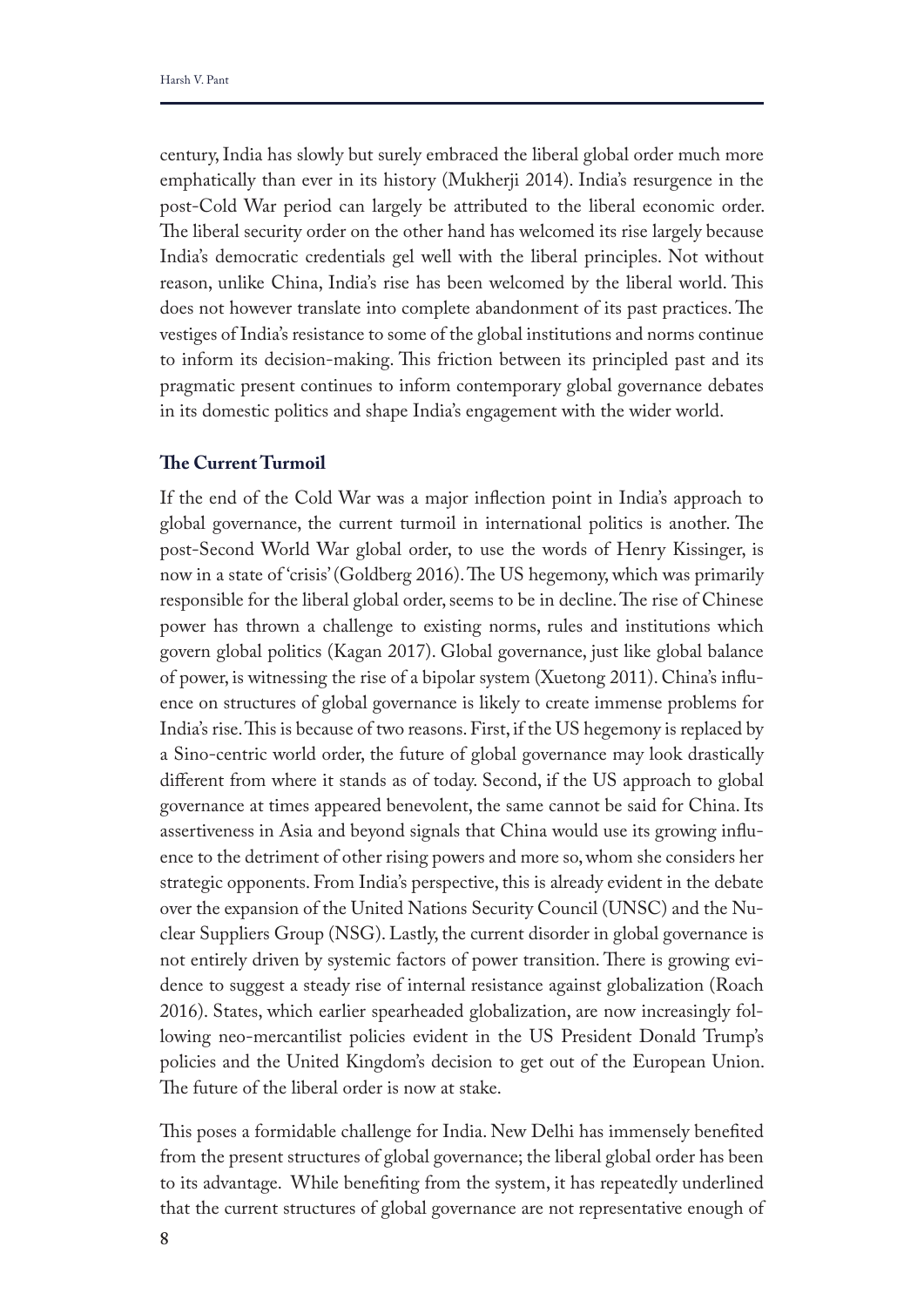its concerns. Such behavior is typical of all rising powers. India fnds these existing institutions both enabling and constraining. They have helped her rise but as she rises in the system she also fnds some of them out of sync with the changing shifts in global balance of power. Its principle strategy therefore has been to uphold certain venues of the current global order, while assailing others. The current trend of anti-globalization is therefore particularly troublesome. For the liberal order to sustain, India may have to now offer its leadership rather than mere participation (Pant 2017). This would require further commitments and resources on New Delhi's part. Rather than simply being a beneficiary of global public goods, it will now have to actively generate, sustain and secure them.

This is also reflected in the desire of Indian policy-makers to make India a "leading power." While delivering the Fullerton lecture in 2015 at the International Institute for Strategic Studies on 'India, the United States and China', Indian Foreign Secretary S Jaishankar said, "India looks to transforming itself from a balancing power to a leading power" ( Jaishankar 2015). After keeping a low profle in the international system for long, India now wants to pro-actively shape global outcomes as there are now growing demands on India to make more contributions to the maintenance of the global order. The shifts in Indian foreign policy in last quarter of a decade have been momentous. From 'looking east' to 'acting east', India has shed some of its traditional reservations and is increasingly embracing the logic of expanding its infuence beyond South Asia. Indian armed forces are now actively engaged globally in defence diplomacy. India is now a major voice on global trade and climate change debates. However, doubts galore over its capability to shoulder this responsibility. Notwithstanding India's economic strides, poverty remains a major challenge. A substantial proportion of its population still remains unafected from the growth trajectory it has experienced in the post-Cold War period. Its military focus is still very much defned by the traditional threats posed on its land frontiers by its hostile neighbors. It also lacks the appropriate institutional and bureaucratic apparatus to further its infuence across its immediate frontiers. More importantly, it is its willingness to be engaged and contribute to global peace, security and governance which is a topic of major speculation among strategists and political commentators, both in India and abroad.

It is therefore important to understand India's role and views on the current fux in global governance and its own intentions and motives regarding its future shape. This special edition of *Rising Powers Quarterly*, titled *Rising India and Its Global Governance Imperatives*, seeks to understand India's reaction to the current crisis in global governance, its stake in a liberal world order, its interest in ushering change in existing structures, and its capacity to infuence and shape the future of global governance.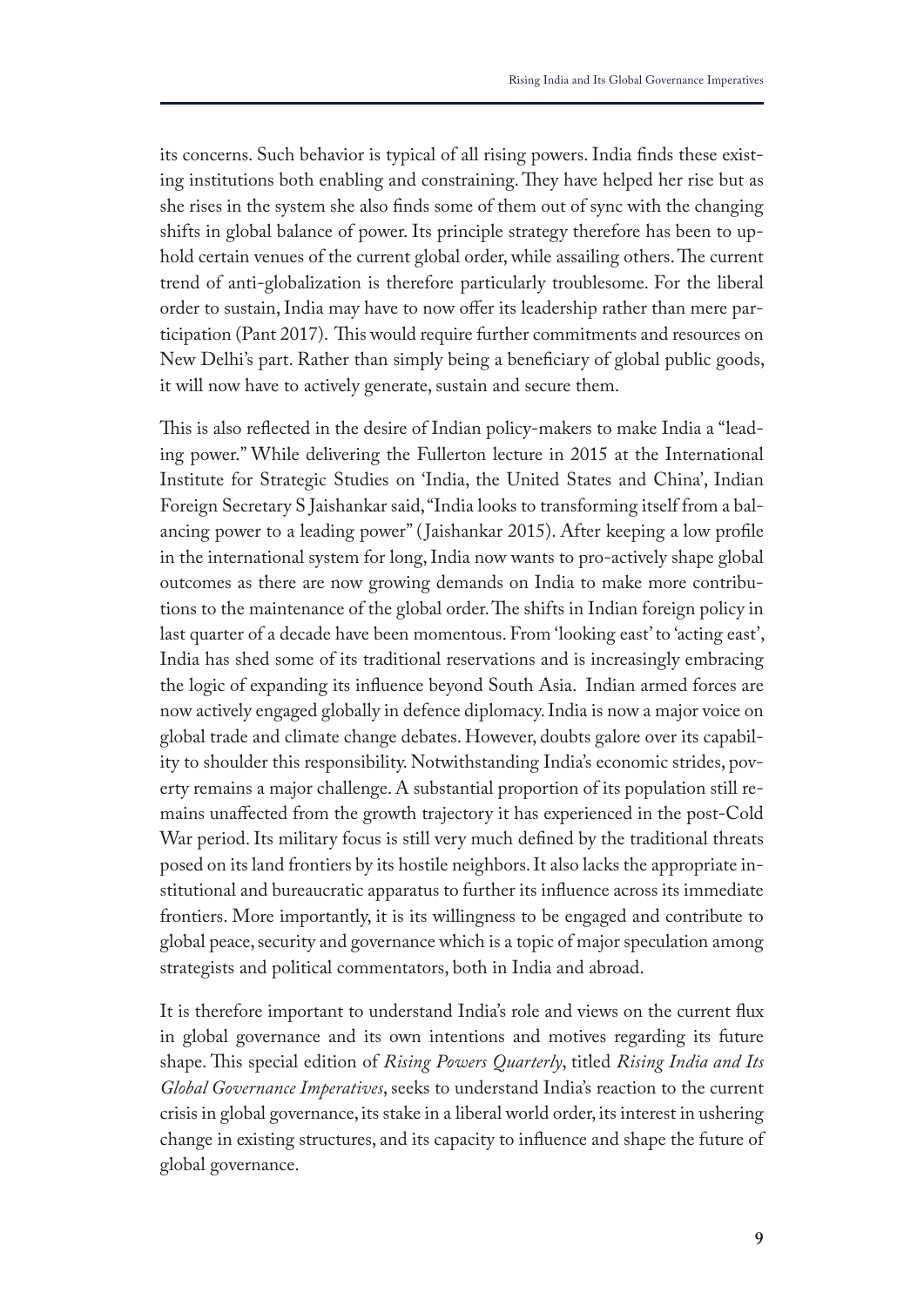# **Challenges of Global Governance Confronting a Rising India**

The present structure of global governance emerged out of a particular mix of power, interests and ideology in the post-Second World War era (Ruggie 2004; Ikenberry 2005). Western hegemony shaped international institutions in its own light. They were first a result of the US military and economic preponderance, with Bretton Woods institutions and global economic governance its most emphatic manifestation. The liberal economic order was a public good only the US could engender and sustain through its economic and military power. If power was one criteria, interests was another. Where one superpower could not do it alone, their complementarity of interests paved way for new norms and rules. Great power consensus therefore was equally responsible for the current structures of global governance. Soviet and American interests in the non-proliferation of nuclear weapons were largely responsible for the NPT regime in the post-World War period (Krauss 2007: 296). While, on one hand, power was instrumental in creating new norms and rules, on the other, norms and rules were critical for the balance of power to remain concentrated in the hands of the great powers (Mearshiemer 1994: 13). Global governance is thus not only an off-shoot of a particular constellation of power but also an agent to sustain the same. Once created, it helps in preserving the system by making others converge their behavior along predefined norms and rules. These norms and rules gain additional legitimacy if they serve the interests of those they seek to govern. It is through this process of internalization of norms and rules that global governance attains its over-arching infuence upon state behavior.

For most of the post-Second World War period, two great powers defned the international system and also structures of global governance. For a considerable time after the end of the Cold War, American unipolarity replaced that bipolar distribution of power. Its impact on global governance was palpable in so far as it came to represent closely the neoliberal outlook of successive US administrations. The liberal global order attained its climax in the first decade of US hegemony (Blyth 2007). In last quarter of a century, however, the US unipolarity has paved way for a multipolar global order whose principal agents are a number of rising powers (Kahler 2013). Foundations of this emerging multipolarity lay in the shift of economic power from West to the East (Posen 2009). The engine of global growth has now located itself in Asia, with China and India as the new destinations. Their rising economic prowess has also contributed to their military strength. Their rise however is not restricted to their increasing resource base and capabilities; their presence is also equally consequential for any solution to the world's most important predicaments (Kliengibiel 2016). From restructuring of global economy to climate change and trade negotiations, these rising powers are both part of the problem and its solution.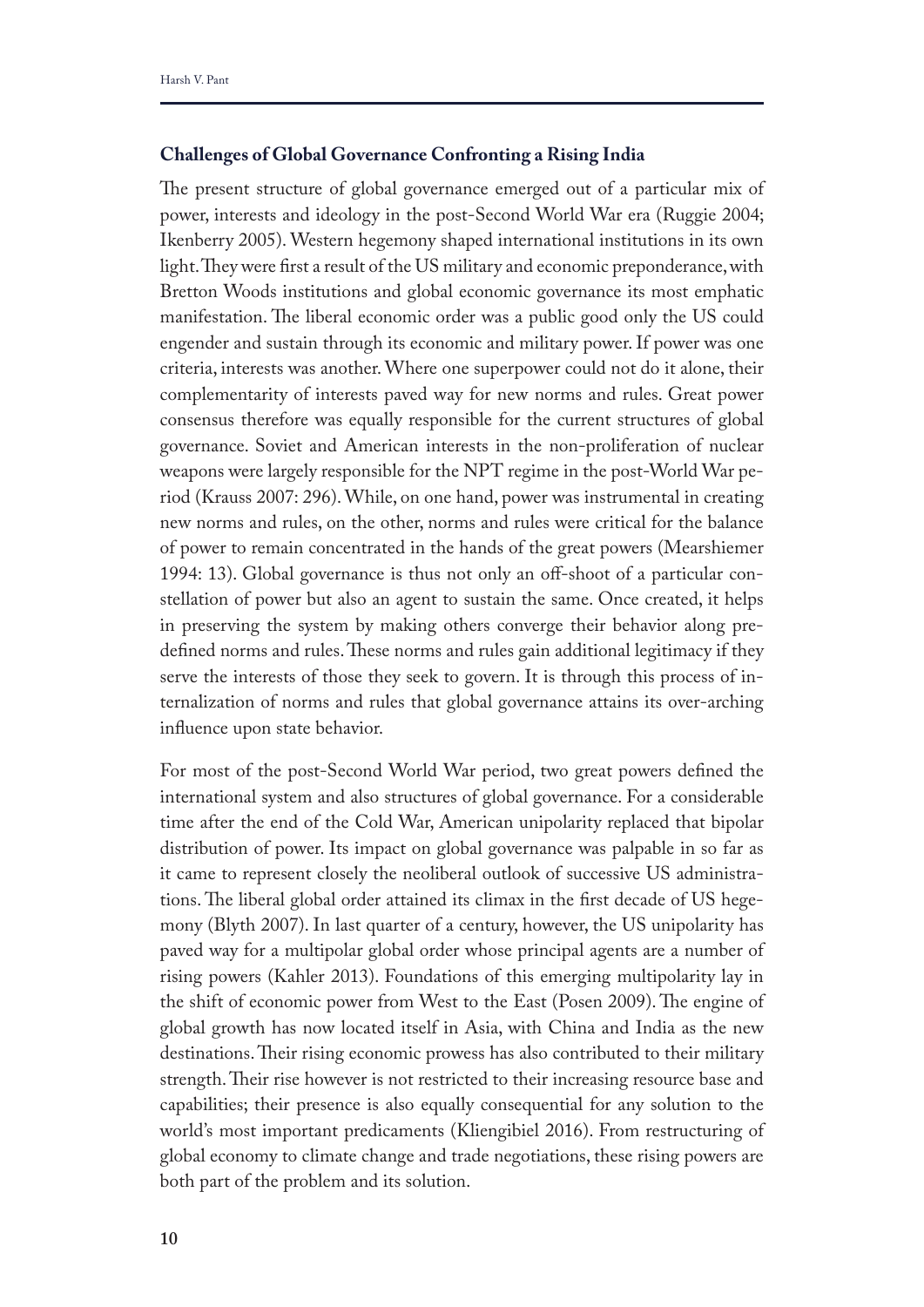This rise of new powers, therefore, poses new challenges to the existing structures of global governance which is largely a vestige of the post-Second World War global distribution of power. From the United Nations Security Council to the International Monetary Fund, global institutions are struggling to accommodate this change in power equation. Rising powers are not only clamoring for a greater role but also aiming for a restructuring these norms, rules and institutions. In other words, these rising powers are transitioning from rule-takers to rule-makers. India's bid for a permanent seat at the UNSC, its drive to become a 'normal' nuclear power and its pursuit of greater infuence in global economic governance – all these are cases in point. India's intent is not to change the entire edifce of these institutions but only to seek greater participation. Accommodation rather than revolutionary change is its objective (Press Trust of India 2016). Its increasing power base has only made this quest realistic. This in essence makes India both a stakeholder and challenger to the existing structures of global governance.

Yet, there are certain avenues of the liberal global order which invite India's strong reservations, if not its vehement opposition. India's transition from the "universalism of the weak" to 'exceptionalism of the strong' is yet not fully over (Mohan 2010; Sidhu et al. 2013). Multiple reasons explain India's reluctance to fully embrace and internalize all of the liberal global governance agenda including that of democracy promotion, the responsibility to protect and neoliberal global trading regimes. For one, India is yet to overcome the stranglehold of its ideological past. Ideas such as sovereignty, non-intervention and strategic autonomy are rooted in its strategic culture but also possess certain domestic political value. Second, even when New Delhi has seen a great transformation in its economic and military prowess in last quarter of a century, the willingness to use its power beyond its immediate neighborhood is yet to be internalized by its political decision-makers. When it comes to the use of military power, India remains extremely conservative. Lastly, Indian decision-makers are acutely sensitive about India's vital interests because of its unique challenges. Unlike great powers in the past, India's focus largely remains inward. The contradiction of India's rise is apparent in its impressive economic growth on one hand and its multitude of poor on the other. India's engagement with the liberal global order therefore varies from issue to issue. Where its ideology, interests and resources dictate otherwise, India is willing to be an outlier notwithstanding increasing global expectations.

Yet, rising powers like India cannot merely be challengers or stakeholders in global governance; they also need to contribute. Legitimacy of their growing power rests on suggesting, devising and implementing new structures of global governance. Given their limited capacities and priorities, their most important contribution for visible future may reside in their own regions. More so, because India's global ambitions can only be realized once it shows leadership in its own backyard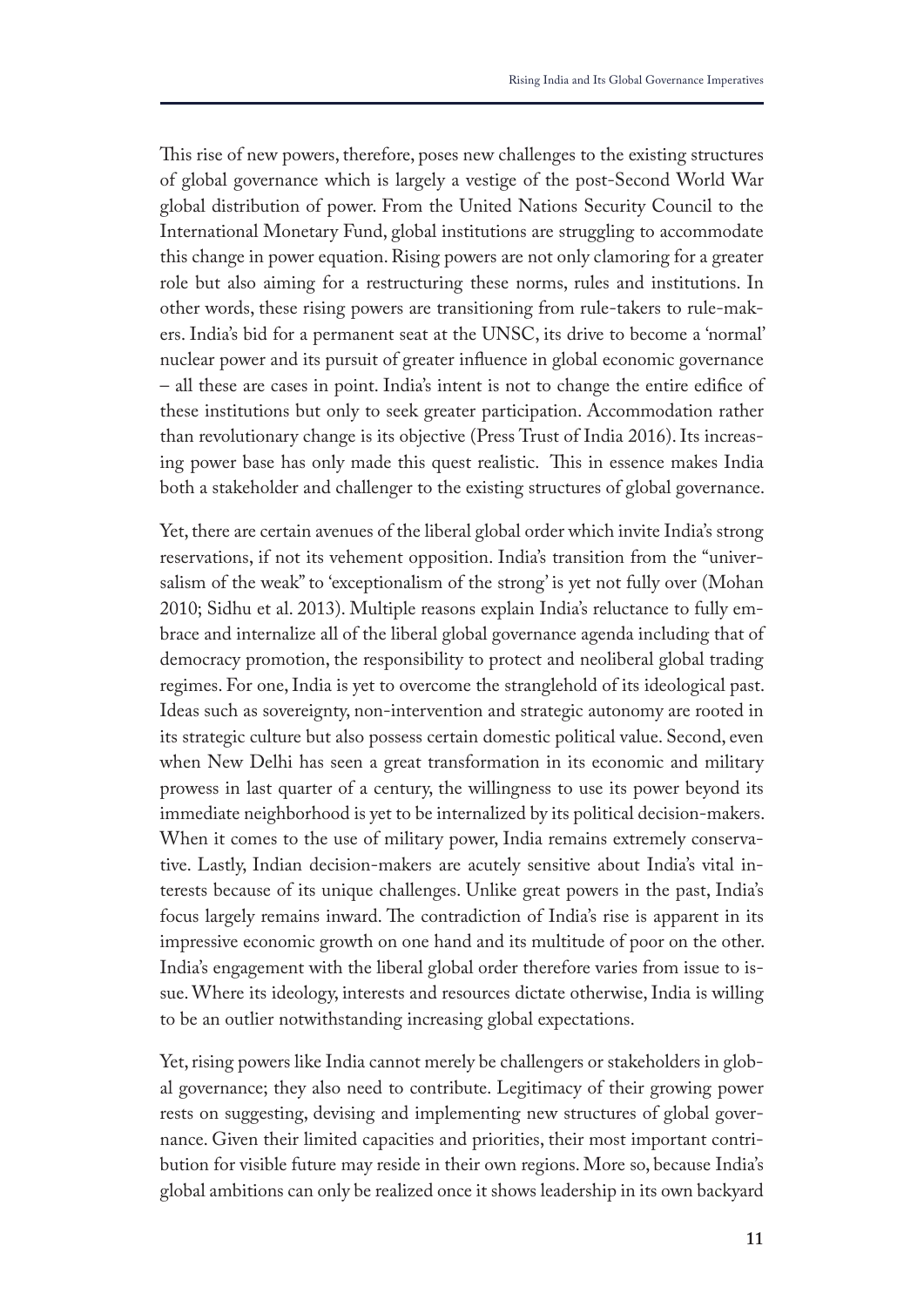(Dash 2012). For India, its natural habitat remains South Asia. How India is able to transform the region will be a critical test for its global ambitions. Its increasing footprint in the Indo-Pacifc and especially Indian Ocean's maritime space is another venue where its contributions will be keenly witnessed. Despite challenges, India is now attempting to shape the South Asian regional architecture in various domains. It is also actively contributing to maritime governance in the Indian Ocean region. Only by setting an example regionally can India hope to contribute globally.

Both India and the international system are undergoing profound changes, complicating the interplay between India and the international system. With India's rise, there are new demands on India to play a larger role in regional and global governance. While traditionally India always tried to be cautious in carving out a role for itself on issues of global governance, on regional security issues India has, more often than not, been an assertive player (Pant 2016: 197-211). Notwithstanding the challenge posed by China and Pakistan, India is now keen to take the lead in shaping regional governance structures and give its global credentials greater credibility. At a time when the US is seemingly retreating from its global commitments and China's rise is putting pressure on extant institutions and norms, India's leadership role becomes even more crucial.

It is these concerns regarding India's rise and its engagement with global governance that forms the backdrop of this special edition. It addresses India's unique position as a rising power in the contemporary global governance debate by exploring its three dimensions.

### *Between a Challenger and a Stakeholder*

This section explores those avenues in global governance where India has increasingly become a mainstream participant from being at the periphery. The second article in this volume examines India's bid to become a full member of the NSG, a process which began with the landmark US-India civil nuclear cooperation pact and underscores "India's transformative position from a nuclear outlier to be a major stakeholder in the Nuclear Non-Proliferation Treaty (NPT) regime." Ji Yeon-jung argues that the incremental approach that India has adopted in its NSG bid not only accommodates New Delhi's own interest in the multilateral nuclear export control regime but is also a manifestation of its rise in the global nuclear order. She suggests that "as a veto player has signifcant authority to infuence policy change, India attempts to establish an adequate agenda and efective coalition-building to ensure its entry into the NSG."

The following article analyses "the evolution of India's climate policy over the years through the prism of its broader foreign policy strategy, arguing that only by locating Indian climate policy as a subset of its foreign policy agenda, can India's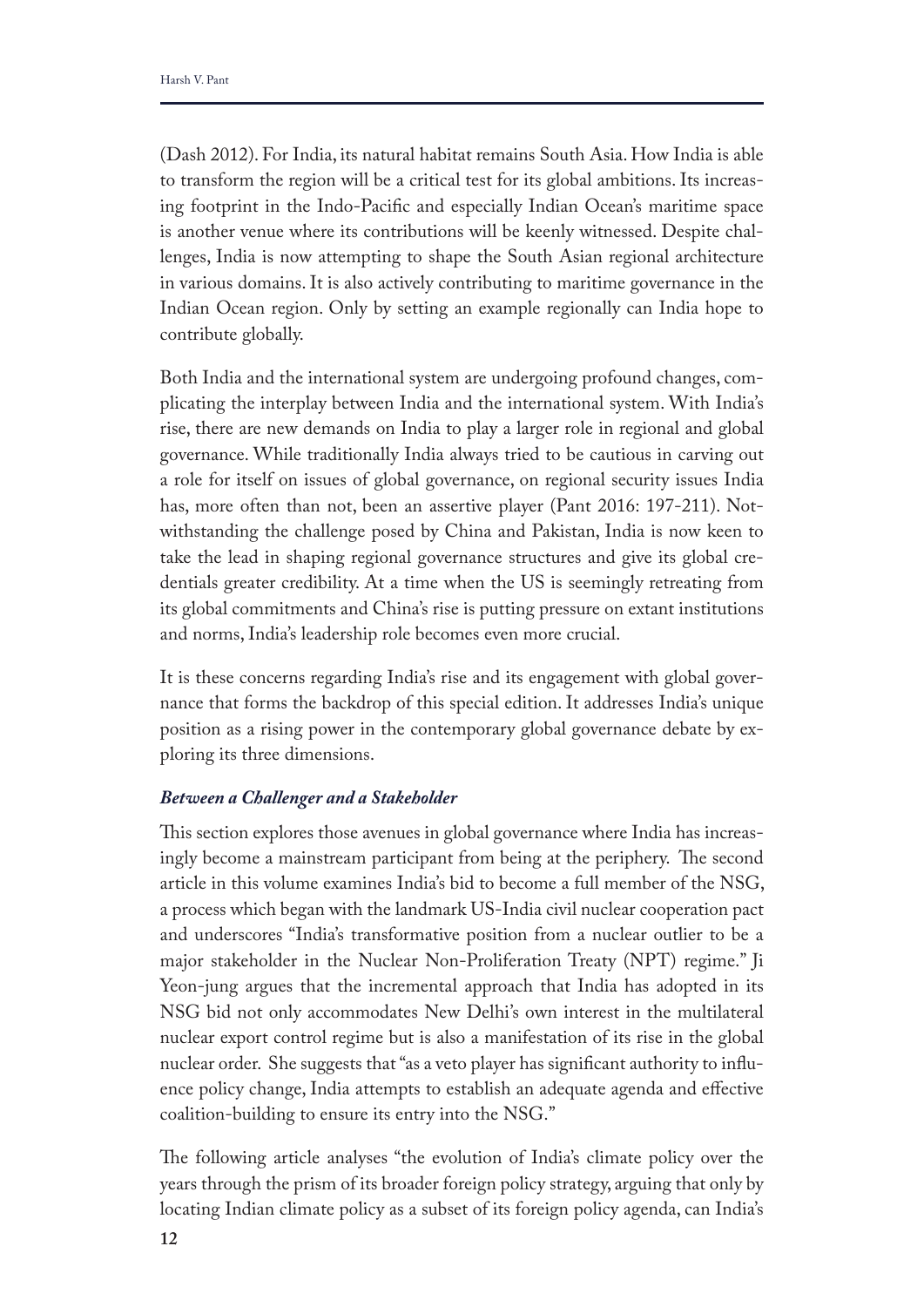engagement with global climate politics be fully explained." Aniruddh Mohan argues that "shifts in India's engagement with global climate politics have been but a part of its overall foreign policy adjustments in favour of greater responsibility in management of the global commons." Changes in Indian foreign policy goals and objectives in recent years towards greater pragmatism and reimagining India's global role are therefore critical to understanding the changes in India's climate policy as well.

The fourth article examines the trajectory of Indian diplomacy to seek a permanent seat in the United Nations Security Council by mapping its historical association, its interests, its perspectives, and its strategies. In many ways, UNSC reforms are viewed as key indicators of the accommodation of rising powers in the international system. Manish S Dabhade argues that "the case of India provides one of the best examples of a rising power coming to terms with its increased power, role and expectations of itself and of other powers, great and small, in negotiating its place in the reformed Council." He goes on to suggest that "only a pragmatic, realpolitik approach that involves hard power bargaining would lead India to achieve its decades old aspiration to sit at the global high table."

#### *India and the Liberal Global Order*

This section underlines India's engagement with those aspects of current global governance it is uncomfortable with and its attempts at managing those diferences. Despite being one of the world's largest democracies, New Delhi's relationship with democracy promotion has been tentative at best, shaped by its longstanding commitments to non-intervention and non-interference, reinforced by the seemingly negative consequences of western democracy promotion agenda in the post-Cold War period. Ian Hall in his article suggests that "India has come to democracy promotion relatively late and in a context in which its involvement in this area is linked to wider strategic objectives, notably building a more robust partnership with the United States and managing Chinese infuence in its own region, in particular." He argues that "India has chosen to tread softly in this area in order to further its interests and minimise its exposure to potentially negative consequences that could arise from moving beyond carefully calibrated democracy assistance."

The next article by Kartik Bommakanti focuses on India's paradoxical attitude towards humanitarian interventions and the Responsibility to Protect (R2P) doctrine. Bommakanti underscores this paradox by suggesting that "New Delhi's interventions within its neighbourhood have been rationalized, by invoking the principle of humanitarianism and altruism, at least partially, without an appeal to formal institutional legitimacy" whereas "the opposite tends to be equally true in New Delhi's conduct toward humanitarian situations extra-regionally, which it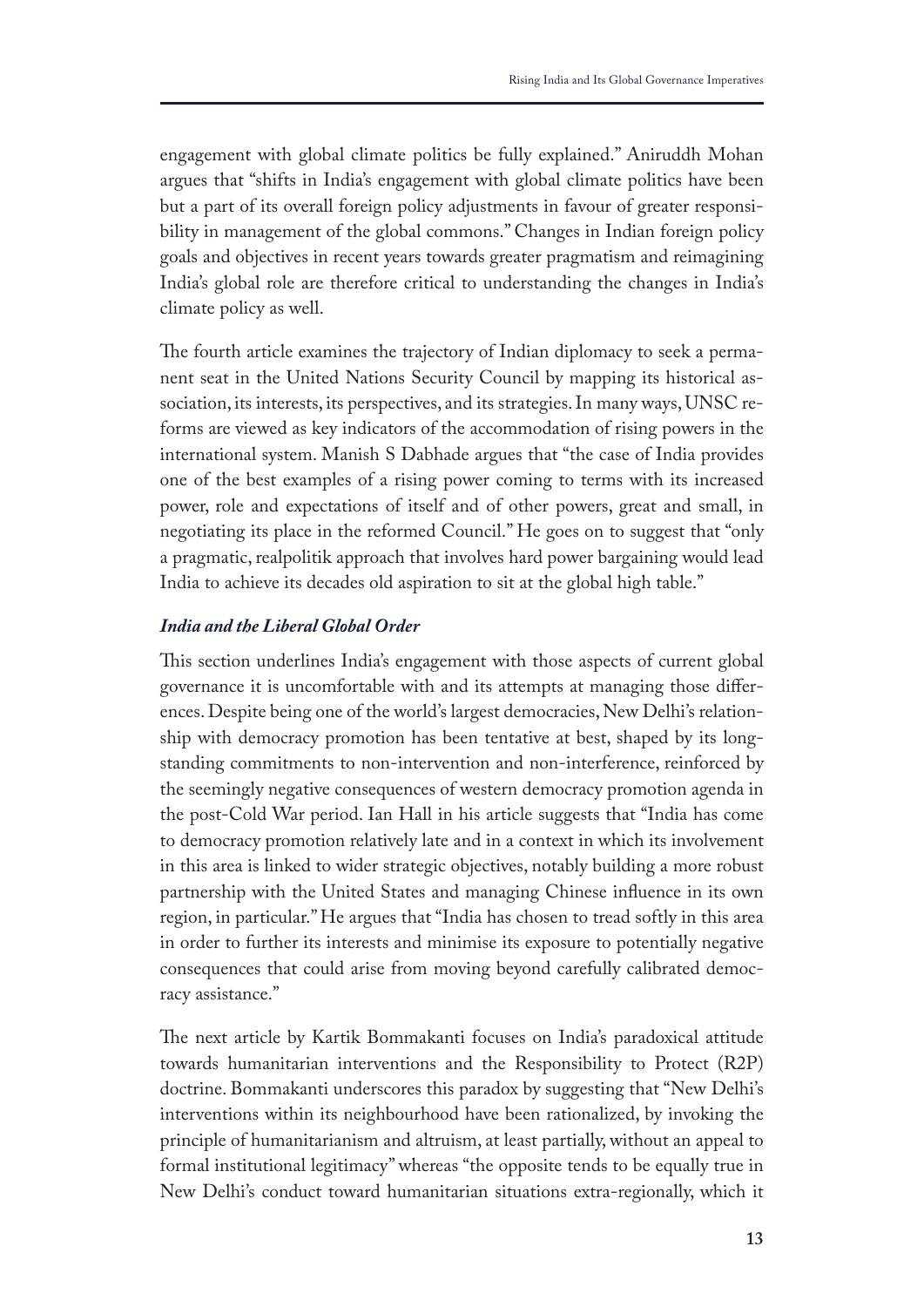seeks to legitimize through the formal institutional mechanism of the UNSC." He argues that India's support for R2P is likely to be limited at the extra-regional level which has consequences for India's role in global governance as it restricts the extent to which it would be able to contribute." Bommakanti concludes that India will look to the UN peacekeeping operations to contribute to global governance even as a rising power.

Analyzing shifts and consistencies in India's positions at various ministerial conferences of the World Trade Organization during the Doha Round, Mihir Sharma and Preety Bhogal seek to examine if Indian concerns were "motivated primarily by Indian domestic interests or by the common stated concerns of the G-33 group of developing countries." They suggest that at each stage of the negotiating process, Indian policy-makers gave primacy to "Indian national interests and political compulsions as much as to its broader rhetorical positioning on North-South issues." They go on to argue that given the new political climate in the West which is less enthusiastic about the benefts of globalisation, India will have to "re-defne its national interest more broadly, and take up a similar coalition-building role in global trade governance that it has begun to espouse in other international fora."

# *Shaping New Structures of Global Governance*

This section focuses upon India's efforts to enunciate alternatives to the current structure of global governance through new institutions. The article by K Yhome and Tridivesh Singh Maini assesses India's changing approach towards regionalism and argues that "unlike the Nehruvian approach that overlooked South Asia in region building efforts, the new regional approach gives equal emphasis to South Asia regionalism and the wider Indo-Pacific regionalism." The authors argue that India's new leadership role in region building stems from its own selfinterest as well as the interests of the wider region. This implies that as India actively contributes to shaping the regional order, "India's regionalism and subregionalism efforts have paid dividends primarily a result of improvements in bilateral relations with some neighbouring countries."

Sachin Chaturvedi and Sabyasachi Saha examine India's role in creating new institutional mechanisms within the BRICS (Brazil, Russia, India, China and South Africa) initiative, thereby strengthening governance architecture on global trade, capital and investment. They argue that India's support for such new institutions was to "collectively infuence global fnancial architecture, create alternate fnancial institutions based on principles of greater equality, create sector specifc collaboration platforms on development and security, and to use such platforms to leverage the BRICS advantage for domestic economic growth." They go on to suggest that "with collective partnerships, BRICS may clearly be delivering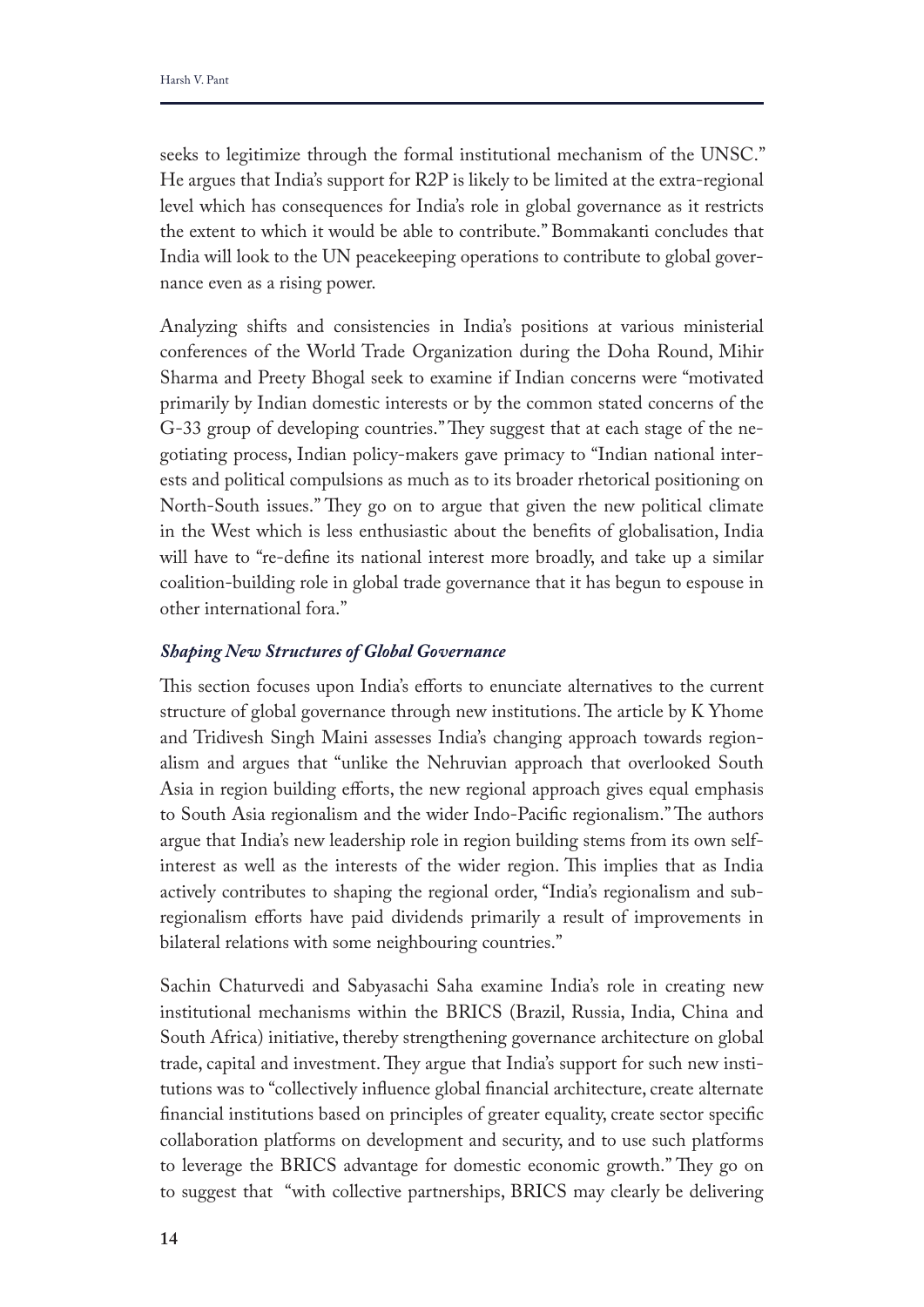in terms of consensus on economic, trade and investment issues that may foster growth across economies."

The final article by Prem Mahadevan casts a critical eye on India's engagement with the global discourse on terrorism. He asserts that "reliance on foreign policy activism to rally moral outrage against a rogue state like Pakistan fails when that state has nuclear weapons, a clear propaganda line that terrorism is a byproduct of territorial disputes, and an economic and military patron in China." Mahadevan calls for a new approach by New Delhi if a sustainable discourse on marginalizing Pakistani support for terrorism is to be evolved. He suggests that "the thrust of Indian diplomacy, both at the level of government officials interacting with foreign counterparts, and professional groups such as academic and journalistic networks, must be to investigate and expose Pakistan as a rogue state that sponsors cross border terrorism to externalize its domestic failures."

Together, these articles present an interesting portrait of India's role in the global governance architecture. With a rise in Indian capabilities, there is not only an expectation from its external interlocutors that New Delhi ought to play a larger global role but Indian policy-makers too are re-defning their engagements in the global policy matrix. In the global nuclear order, environmental debates and at the United Nations, India now views itself at the centre of the emerging dynamic while in areas such a democracy promotion, responsibility to protect discourse and global trade, its approach remains a cautious one even as it is actively seeking to manage its diferences with the established powers. More ambitiously, India is also trying to build new structures in certain other areas such as regional governance and engagement with other emerging powers in platforms such as the BRICS (Brazil, Russia, India, China and South Africa) grouping. In many ways, a rising India's engagement in global governance has only just begun and it will be some time before its full consequences are revealed. Whatever shape it may take, India's future in global governance is likely to be signifcantly diferent from its past.

#### **Bio**

Harsh V. Pant holds a joint appointment as Professor of International Relations in Defence Studies Department and the India Institute at King's College London. He is Distinguished Fellow and Head of Strategic Studies at Observer Research Foundation, New Delhi. He is also a Non-Resident Fellow with the Wadhwani Chair in US-India Policy Studies at the Center for Strategic and International Studies, Washington, DC. He has been a Visiting Professor at the Indian Institute of Management, Bangalore; a Visiting Fellow at the Center for the Advanced Study of India, University of Pennsylvania; a Visiting Scholar at the Center for International Peace and Security Studies, McGill University; and an Emerging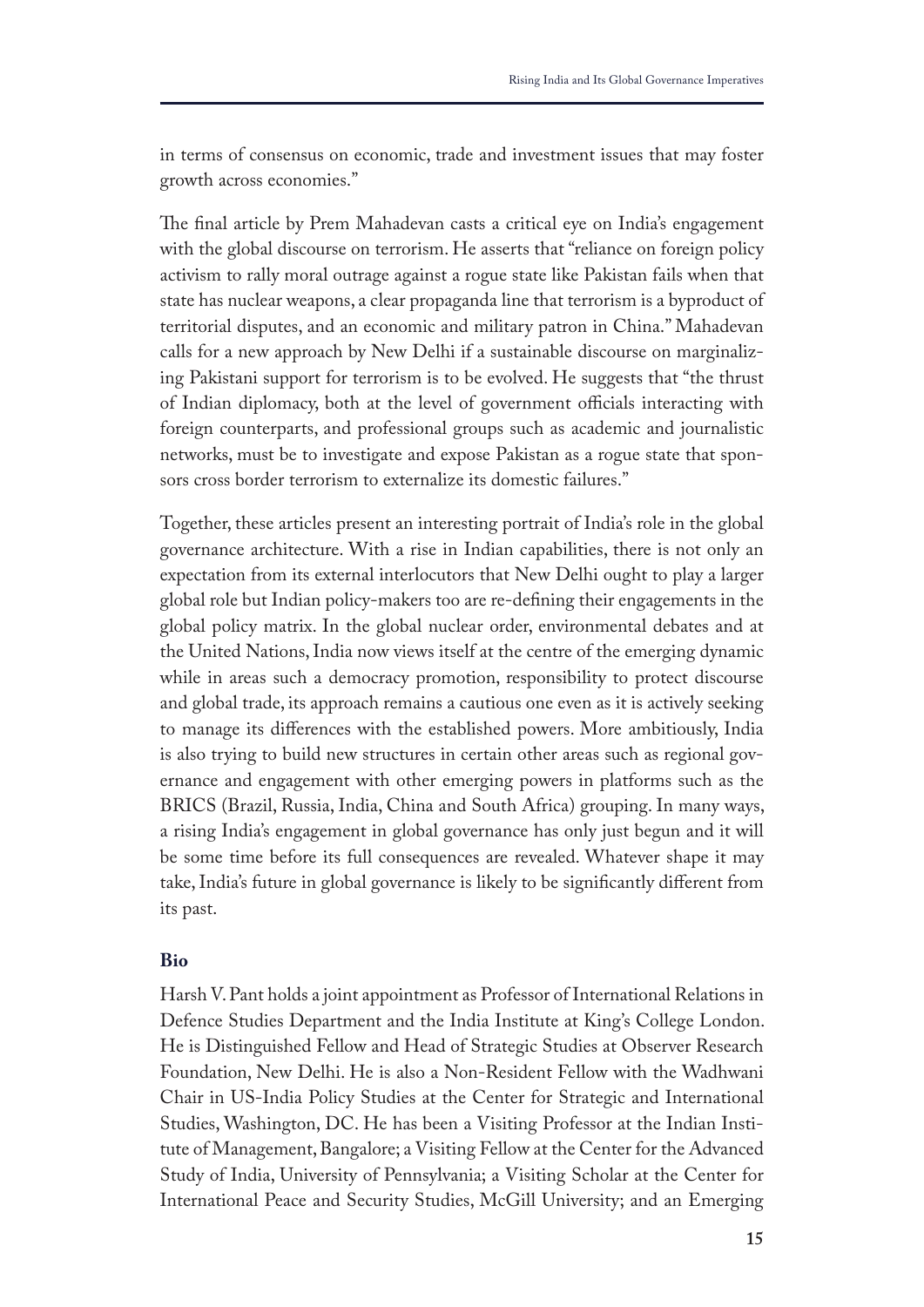Leaders Fellow at the Australia-India Institute, University of Melbourne. His current research is focused on Asian security issues. His most recent books include *Te US Pivot and Indian Foreign Policy* (Palgrave Macmillan), *Handbook of Indian Defence Policy* (Routledge), and *Te US-India Nuclear Pact: Policy, Process and Great Power Politics* (Oxford University Press). Pant is a columnist for the Diplomat and writes regularly for various media outlets including the Japan Times, the Wall Street Journal, the National (UAE), and the Hindustan Times.

#### **References**

- Baru, Sanjaya 2016, 1991: How PV Narashima Rao Made History, Aleph, New Delhi.
- Bhagavan, Manu 2013, India and the Quest for One World: The Peacemakers, Palgrave MacMillan, New Delhi.
- Dash, Kishore C. 2012, 'The Dynamics of South Asian Regionalism,' in Mark Beeson and Richard Stubbs (eds.) Routledge Handbook of Asian Regionalism, Routledge, London, pp. 406-419.
- Ikenberry, G. John 2005, 'Power and Liberal Order: America's Post-war World Order in Transition,' International Journal of the Asia-Pacifc, Vol. 5, pp. 133- 152.
- Jaishankar, S. (2015). 'India, the United States and China.' IISS Fullerton Lecture, 20 July.
- Kliengibiel, Stephen, 2016, 'Global Problem-Solving Approaches: The Crucial Rose of China and the Group of Rising Powers,' Rising Powers Quarterly, Vol. 1, No. 1, pp. 33-41.
- Krauss, Keith 2007, 'Disarmament,' in Thomas G. Weiss and Sam Daws (eds.), The Oxford Handbook of the United Nations, Oxford University Press, New York, pp. 287-299.
- Mearsheimer, John J. 1994/95, 'The False Promise of International Institutions,' International Security, Vol. 19, No. 3, pp. 5-49.
- Mohan, C. Raja, 2010, 'Rising India: Partner in Shaping the Global Commons,' The Washington Quarterly, Vol. 33, No. 3, pp. 133-148.
- Mukherji, Rahul 2014, 'India and Global Economic Governance: From Structural Confict to Embedded Liberalism,' International Studies Quarterly, Vol. 16, No. 4, pp. 460-466.
- Goldberg, Jefrey 2016, 'World Chaos and World Order: Conversations with Henry Kissinger,' 10 November, The Atlantic, https://www.theatlantic.com/ international/archive/2016/11/kissinger-order-and-chaos/506876/.

Kahler, Miles, 2013, 'Rising Powers and Global Governance: negotiating change